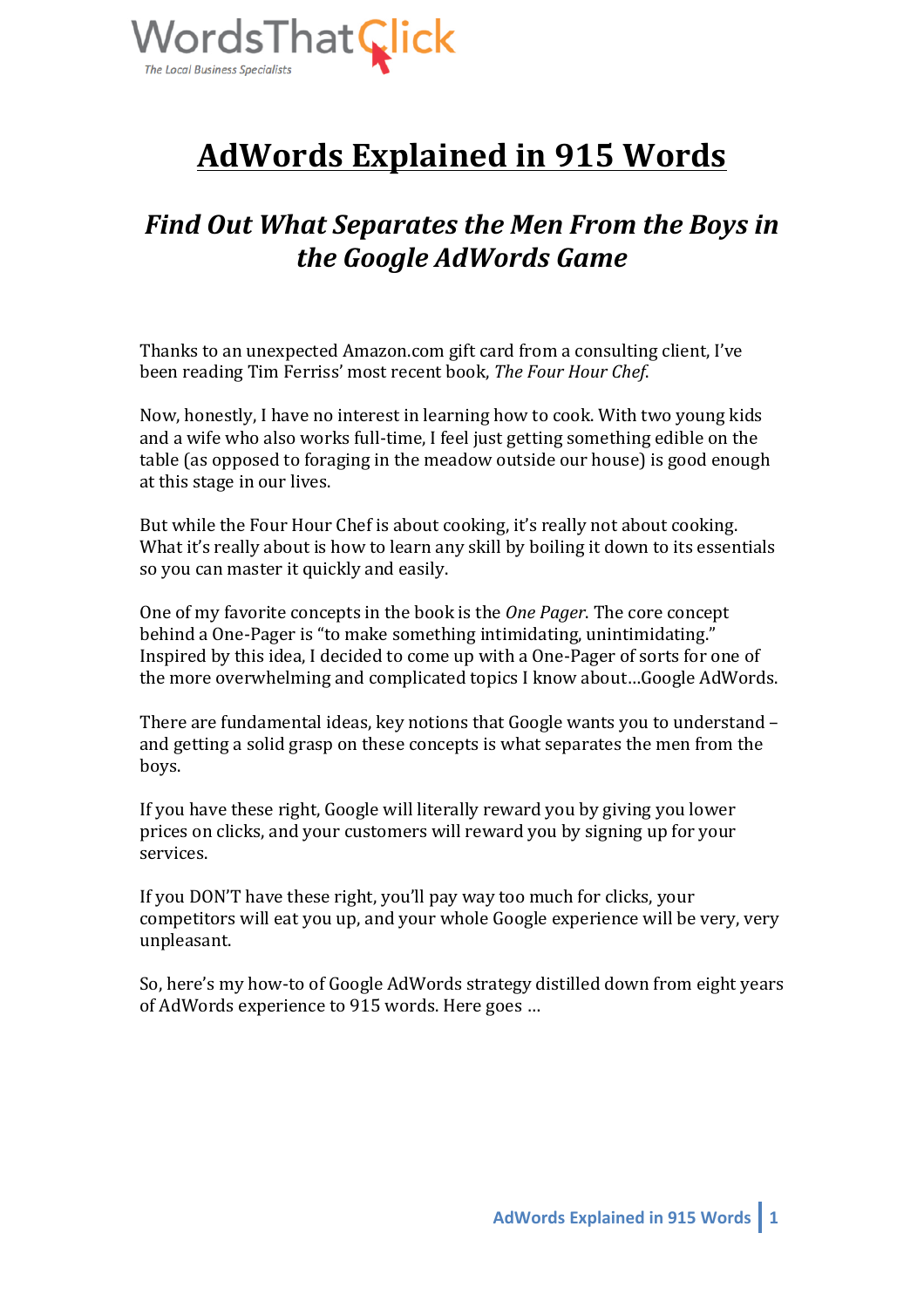

# **AdWords In 915 Words**

## **Set Your Goals**

Know specifically what you're looking to achieve with your campaign. Is it a specific number of leads per month? Do you want phone calls, newsletter signups, or clients? Is there a certain cost per conversion you want to achieve?

Understand your goals first because they'll affect how you set up and manage your campaign.

#### **Do Your Research**

This is where most of your time is spent when working on a new campaign. Here are the 3 types of research to do:

1. **Keyword Research** – Use keyword tools to find the most relevant keywords people are typing into the search engines to find your product/service/company. Plan to spend at least a few hours on this...it's the foundation of your campaign.

Ask, "What are people typing into the Google search bar to find me? Or the services I offer?"

- 2. **Competitive Research** Study the companies bidding on these keywords in AdWords. See who consistently is ranking at or near the top of the rankings (you can use a spy tool like iSpionage to help or just type a keyword into the Google search bar and take note of all the advertisers on every page – not complete, but good enough). Note their ad copy and offers. Visit their websites. Sign up for their mailing lists.
- 3. **Research Your Audience** Where are customers buying and reviewing products/services/businesses like yours online? Read their reviews. What do they love/hate about your competition? What are the deep needs/desires they're looking to fulfill? What emotions are they expressing? While researching them, look for great quotes you can use for ad copy.

#### It's All About the Landing Page/Offer

An irresistible offer on your landing page will overcome a lot of other deficiencies in your AdWords campaign. During your research you saw exactly what all your top competitors are offering. How can you offer something unique/different/better?

#### **Use Exact Match Keywords**

When first starting out with AdWords, keep your keyword list very small  $(5 -$ 10 keywords) and very focused (the ones people ready to buy are most likely typing into Google). Add all these keywords to your campaign as Exact Match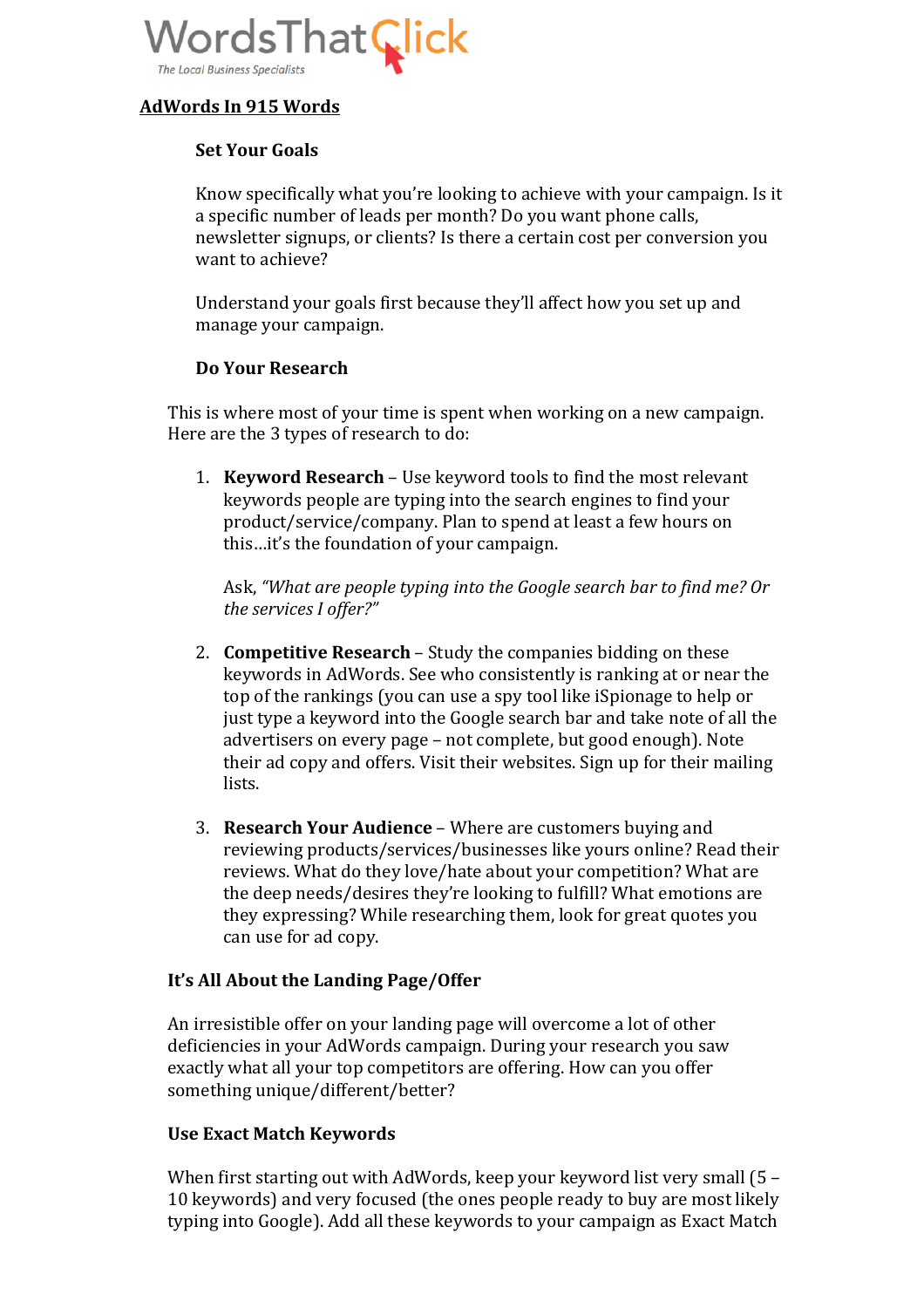

keywords (meaning your ads will only be displayed when someone types that exact term into Google).

This ensures your ads only show up for the most relevant search queries and not for variations Google thinks are relevant, but aren't.

Over time, eliminate the keywords that aren't getting clicks/conversions and expand upon the ones that are.

For example, if "lawyer Austin" is working for you, add more Exact Match variations of it to the campaign. Do this by pairing the word "lawyer" with zip codes, nearby cities, and by using variations like "lawyers near Austin TX", "lawyers in Austin", etc.

# **Group Related Keywords Into Ad Groups**

Each keyword in your campaign represents a conversation going on in the mind of your prospects. The more you can continue that conversation in your ads and landing pages, the more likely you'll get the conversion.

Ideally every keyword would be in its own ad group with unique ads that lead to a unique landing page. But that's not practical in most situations.

So group your keywords into tightly related ad groups based on the searcher's intent. For example, keywords that include "find", "top", "best", etc. represent people closer to the end of the buying cycle. The ads and landing pages for these keywords should be more focused on closing the sale.

Keywords that include "reviews", "information", "how to", etc. represent people still doing their homework so the ads and landing pages should be more educational in nature.

#### **Segment It**

Search Network traffic is different than Display Network traffic. Mobile traffic is different than traffic from Desktops/Laptops. Tablet traffic is yet another animal. Traffic from the U.S. is different than traffic from the U.K. Keywords that convert are much different than those that don't.

Segment the types of traffic that are most important to you out into their own campaigns. Give them their own budgets, landing pages, keywords, etc.

#### **Go With Relevant, Unique, Proven Ads**

Ad copy should:

- 1. Be highly relevant to the keywords they're being displayed for (including the exact terms when possible)
- 2. Stand out from the competition with different offers, benefits, etc.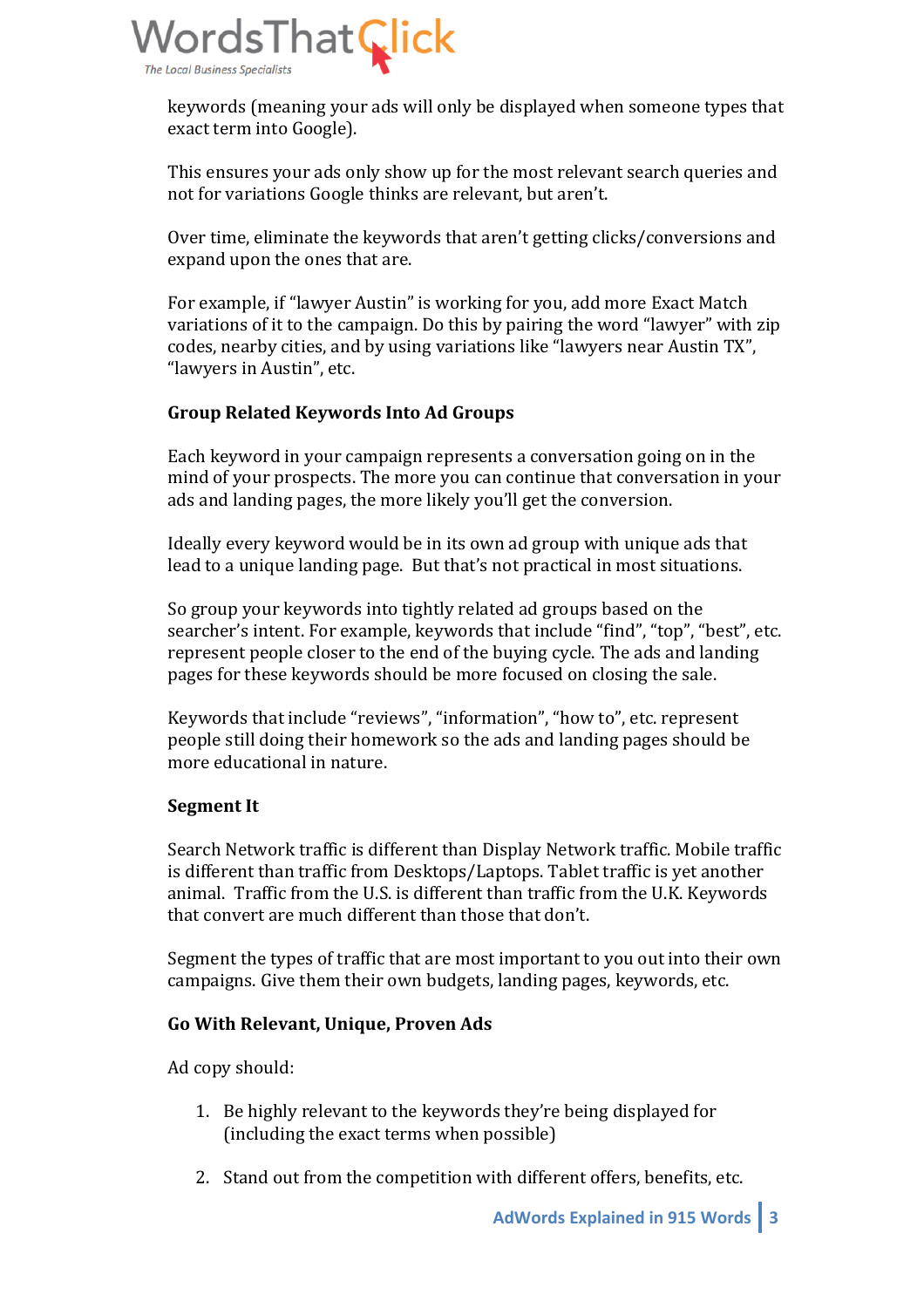

3. Reflect the messaging/offer on your landing page(s).

And make your ads prove their worth. To do this, place at least 2 ads in each ad group and split test them. As a general rule of thumb, after each ad has at least 30 clicks, delete the lower performing ad and replace it with a new one.

Rinse and repeat this process over time and watch your Clickthrough rates and Ouality Scores rise.

#### **Track Conversions**

Whatever the goals for your campaign, track your results. Track downloads, newsletter signups, form fills, calls, sales, etc. with AdWords conversion tracking. If phone calls are what you're after, use a Call Tracking service.

Use AdWords, Analytics and/or Excel to compare your key conversion data with your goals on a regular basis and make the necessary adjustments to vour campaign.

#### **Mine the Data**

You get data from AdWords you can't get anywhere else. Take advantage of it. Mine your keyword data to find keywords that are good candidates for Search Engine Optimization (SEO).

Test different messages, headlines and offers in your ads. When you find ones that people really respond to, test them on your landing pages and in other marketing media.

Used this way, AdWords can be the grease that lubes your entire marketing engine.

That's it. That's my One-Pager on the how-to of Google AdWords strategy. It's easy to get caught up in the more tactical/technical aspects of AdWords.

Don't sweat that stuff. Either learn the basics yourself or find someone who's familiar with that side of things to help. But keep in mind that that's the low value side of things and is not where the AdWords game is won or lost.

Instead, focus your attention on the strategic side of things laid out in the One-Pager above. Getting these things right is what separates an average AdWords campaign from a highly successful one.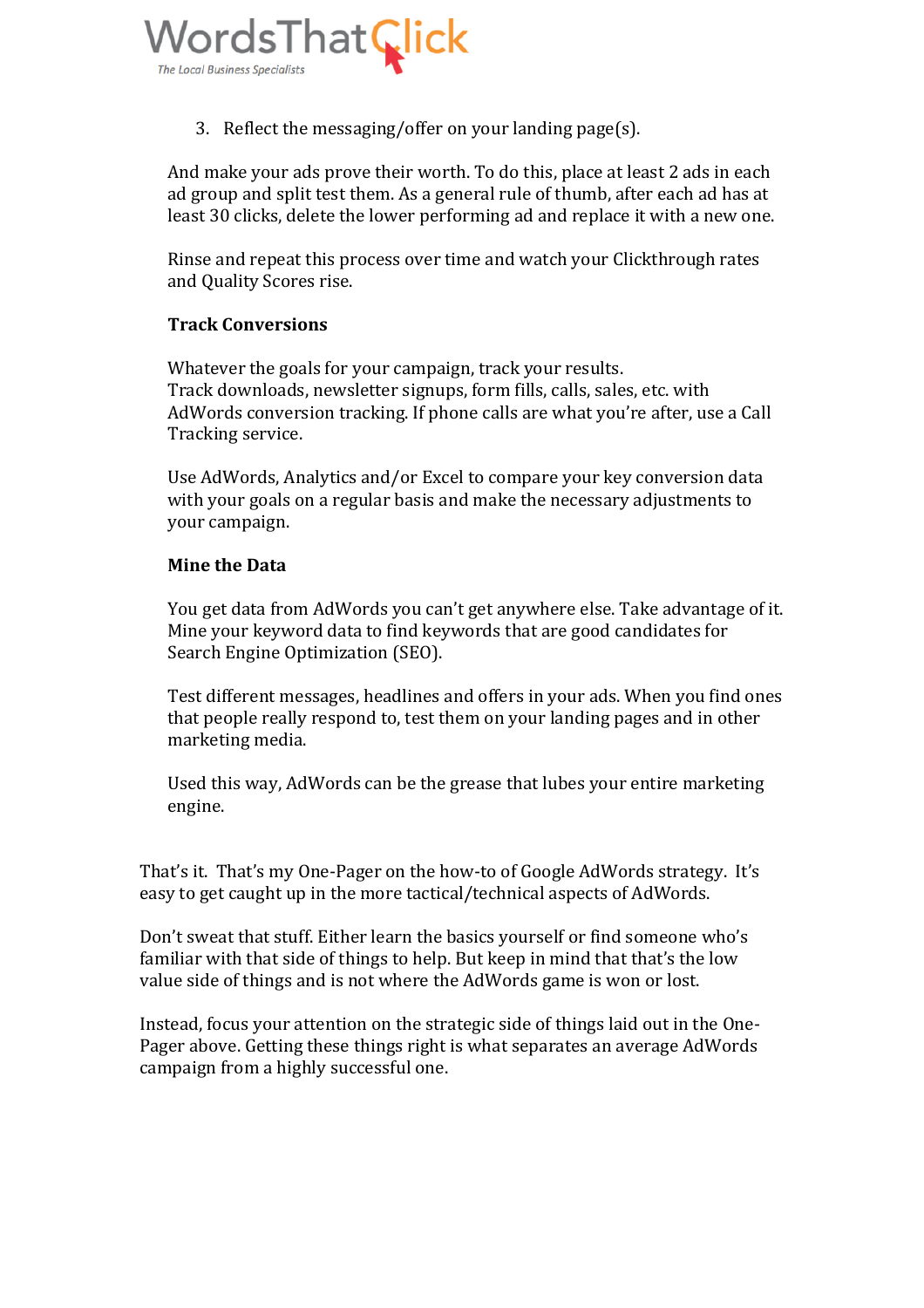

# **Can We Help Your PPC Account?**

If you're read this far, you're serious about your AdWords account and are probably struggling to maximize its performance. Am I right? Here's how we can help:

# **1. AdWords Account Audit**

To help advertisers like your self navigate the turbulent AdWords waters is exactly why we do account audits. These audits are an extensive checklist that provides a "Second Opinion" or audit of your AdWords account that's different from anything else out there.

Imagine having a team of highly experienced pro's digging into your AdWords account and analyzing each and every aspect of it for performance and optimization. 

If you've received this guide, we do a free, no obligation, no questions asked review of your AdWords account (*for clients we've pre-selected*) to see if we can actually help.

On this 30-minute call, we'll simply take a quick look at your campaigns, landing pages, etc. and give you our best recommendations on how to improve the account as a whole.

1. We'll let you know where you're bleeding money - *and where your competitors are probably doing the exact same thing.* 

2. We'll uncover quick & easy action steps you can make immediately to improve your AdWords campaigns - and I'll also suggest how to make the *fixes mentioned above.* 

3. We'll create a crystal clear vision. *You'll leave the call renewed, re*energized, and with more clarity about the direction you should be going *with your marketing online.*

Simply fill out this form www.LocalBizROI.com to get started. This process is to give us some background about your company and AdWords campaigns.

#### **2. Done-For-You AdWords Account Management**

Many firms would rather just have highly professionals manage the account for them, a done-for-you service so that they can focus on what they do best helping clients.

We are potentially seeking a partner in your area (we only work with one niche per geographic area so as our clients aren't competing against each other).